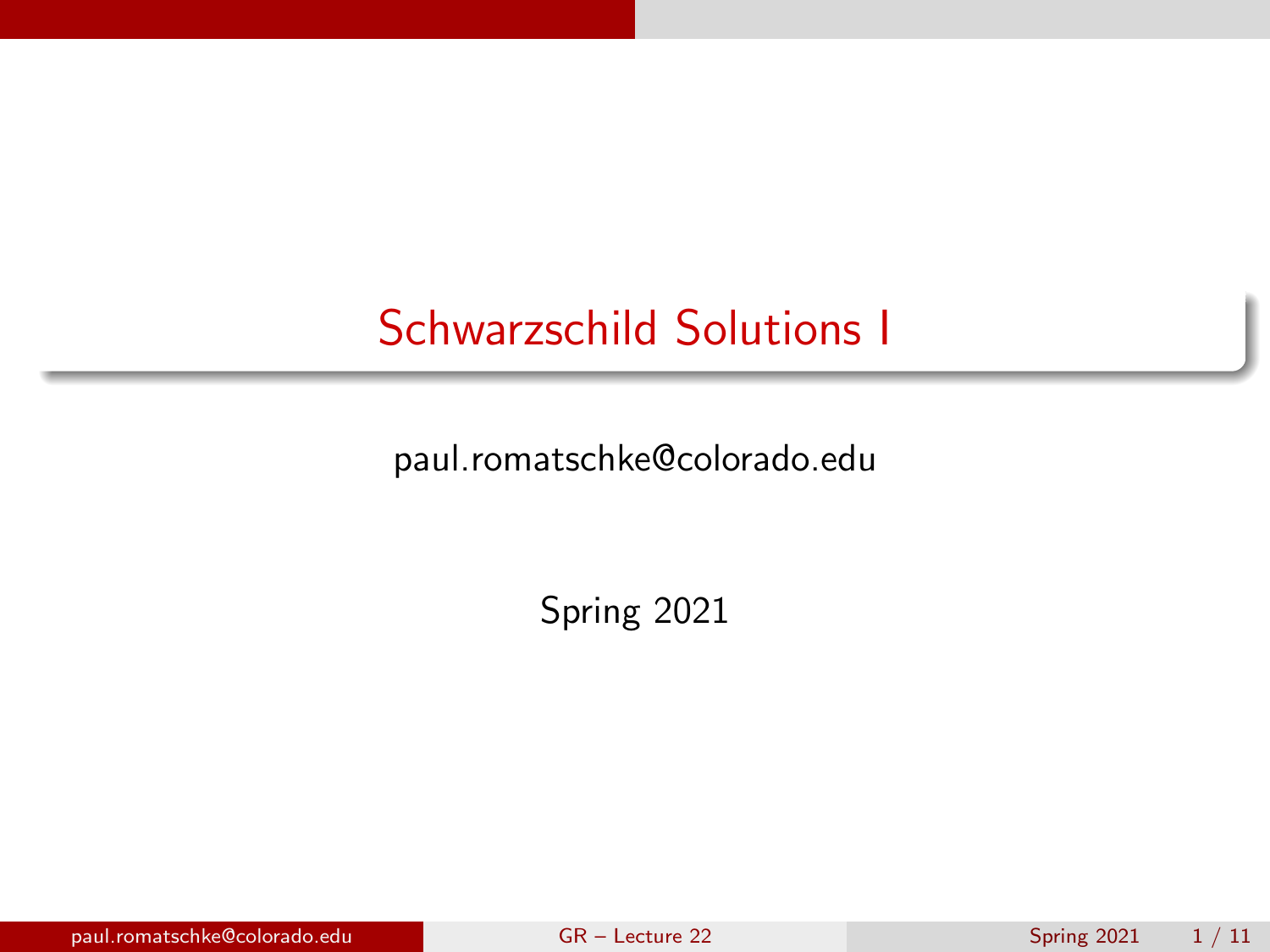- The last 4 lectures were dedicated to deriving the Einstein Field **Equations**
- These are

<span id="page-1-0"></span>
$$
R_{\mu\nu} - \frac{1}{2}g_{\mu\nu}R + \Lambda g_{\mu\nu} = 8\pi G T_{\mu\nu}, \qquad (22.1)
$$

- $\bullet$  In the last lecture, we found that [\(22.1\)](#page-1-0) correspond to Newton's law of gravity in the weak-field limit
- $\bullet$  In this lecture, we want to explore solutions to [\(22.1\)](#page-1-0) outside the Newtonian limit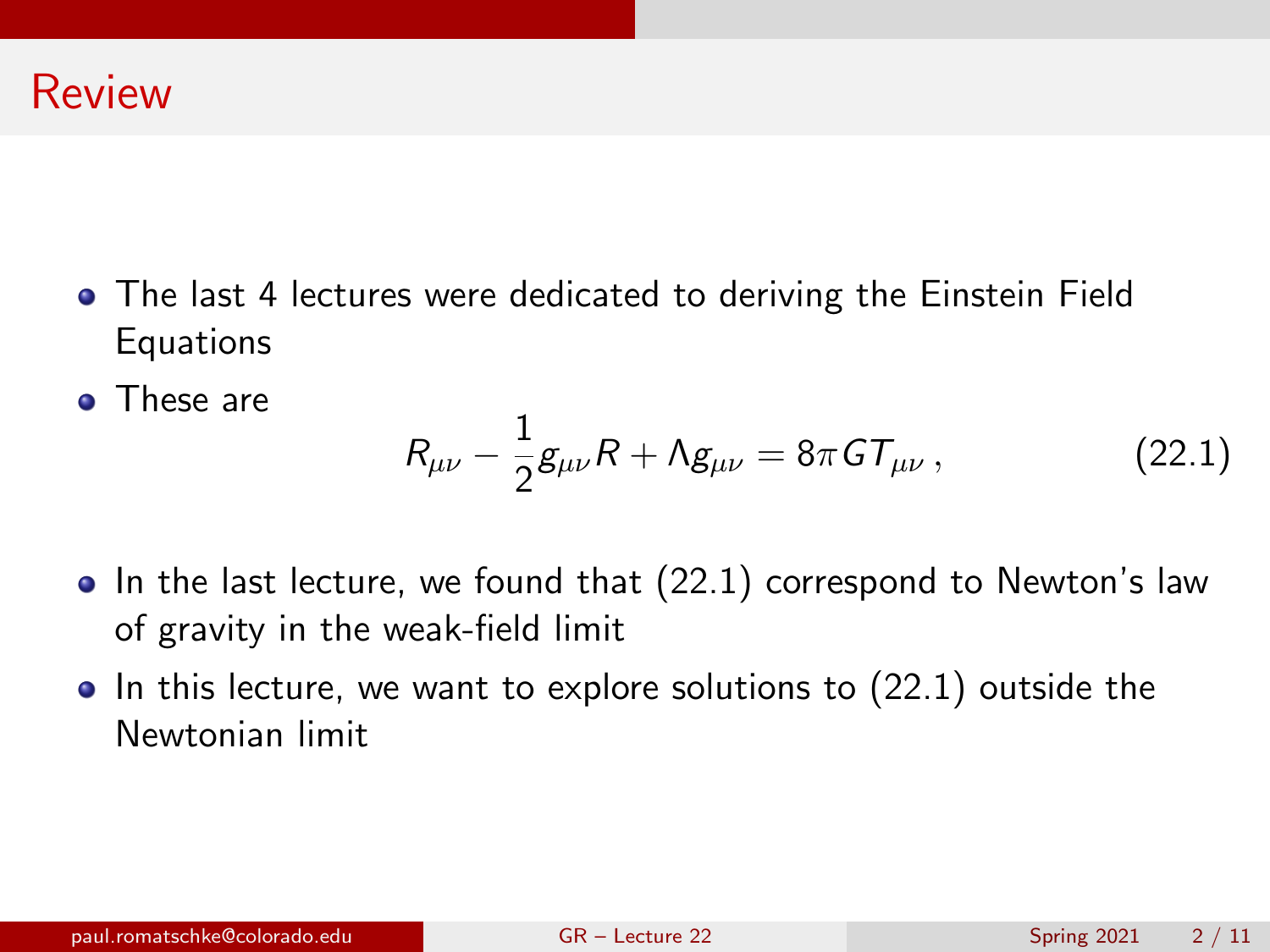# Empty Space

- Eq. [\(22.1\)](#page-1-0) constitute non-linear PDE's for the metric  $g_{\mu\nu}$  with source  $T_{\mu\nu}$
- Let's simplify our task by considering emtpy space:

$$
\mathcal{T}_{\mu\nu}=0.\tag{22.2}
$$

- This means we study pure gravity, no matter at all
- For empty space:

$$
R_{\mu\nu} - \frac{1}{2}g_{\mu\nu}R + \Lambda g_{\mu\nu} = 0.
$$
 (22.3)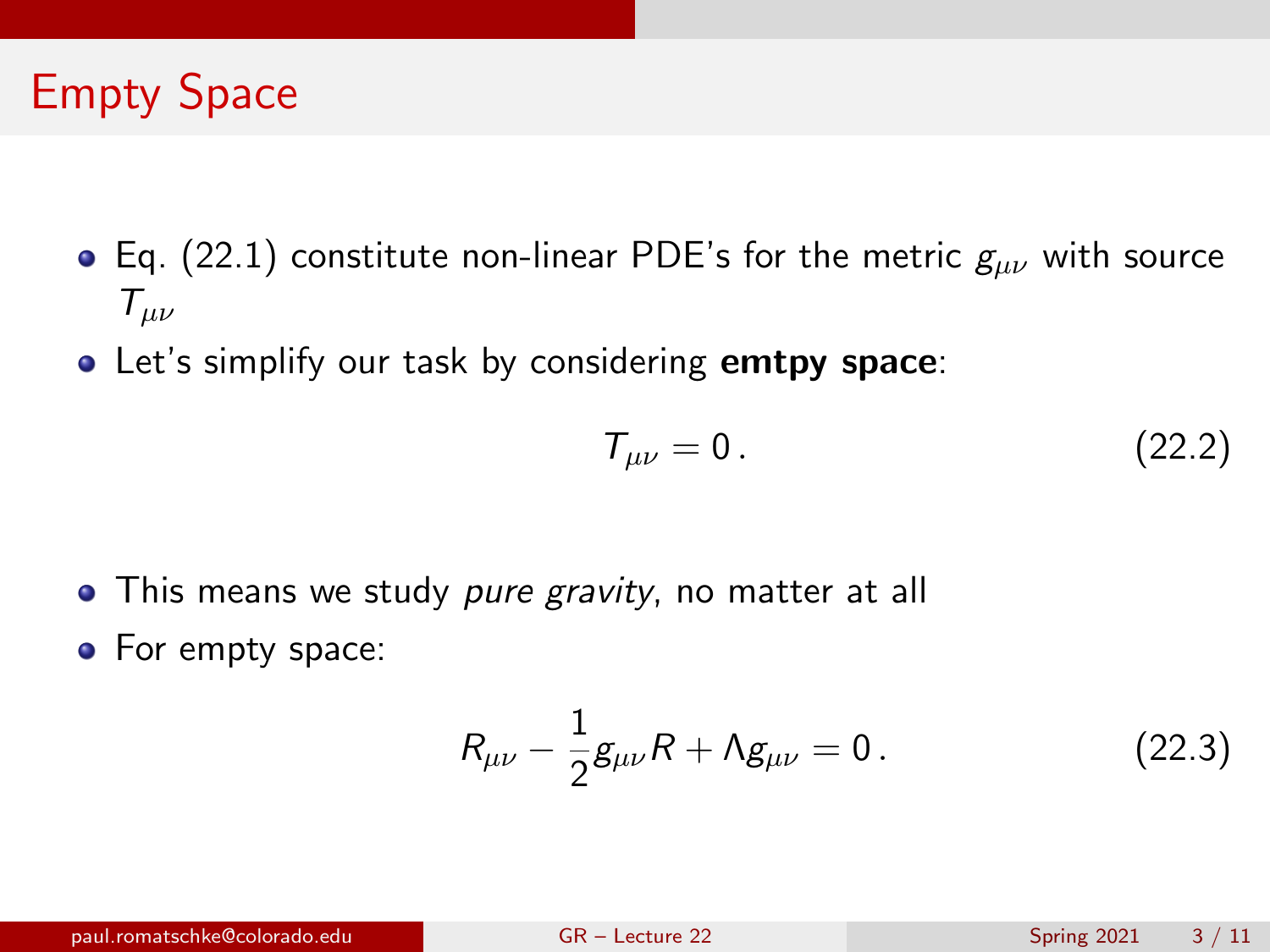## No Cosmological Constant

- In addition to empty space, there is the constant Λ, which –following Einstein – we call Cosmological Constant
- It will become important later on, but for now, let's assume

$$
\Lambda = 0. \tag{22.4}
$$

- We will find that this is a good approximation for our current goal
- For empty space and vanishing cosmological constant, we have

$$
R_{\mu\nu} - \frac{1}{2}g_{\mu\nu}R = 0.
$$
 (22.5)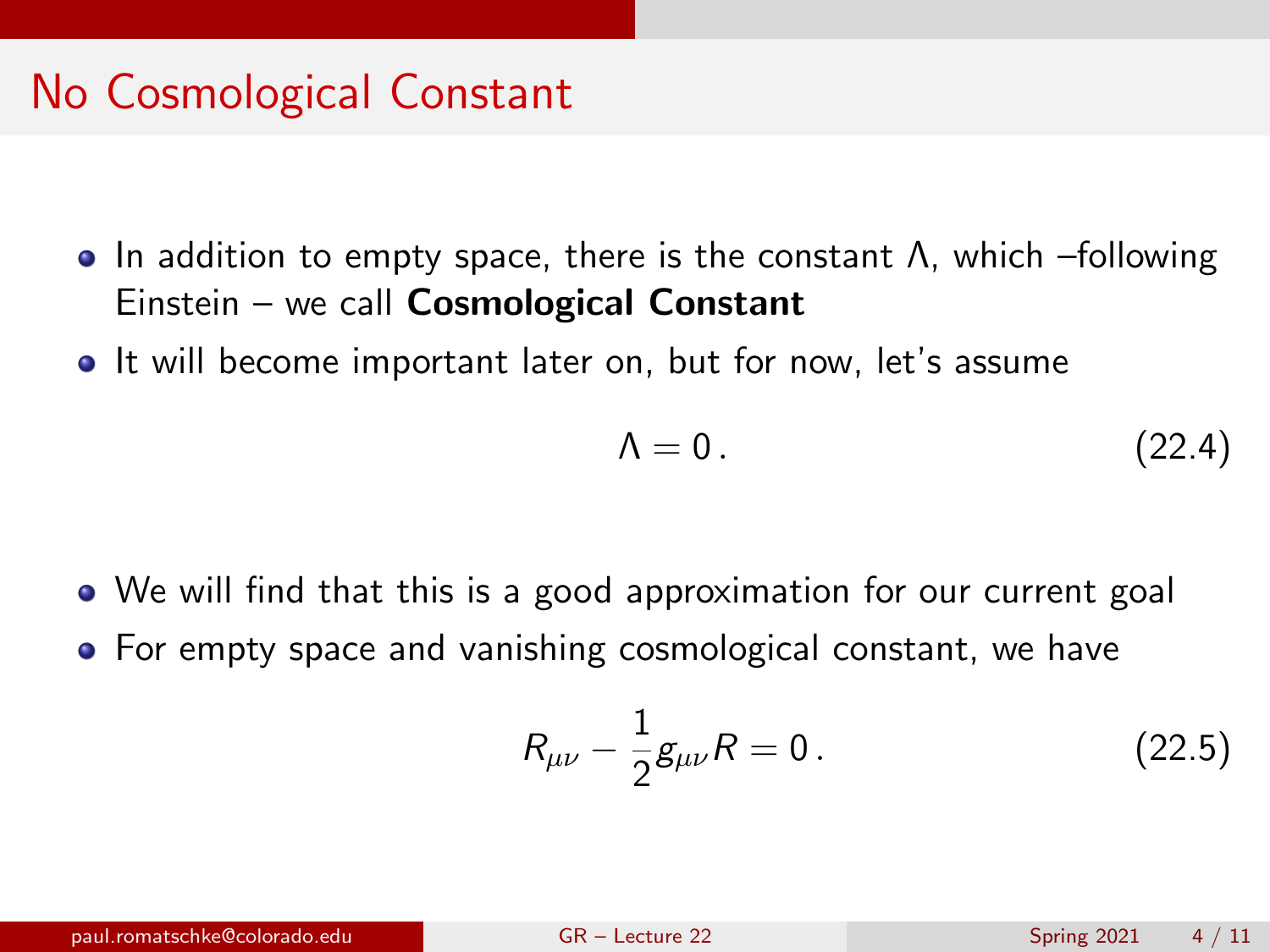• Taking the trace of the field equations, we have

$$
g^{\mu\nu}R_{\mu\nu} - \frac{1}{2}g^{\mu\nu}g_{\mu\nu}R = 0 = R - 2R. \qquad (22.6)
$$

so  $R = 0$ 

Therefore, for empty space and vanishing Λ, [\(22.1\)](#page-1-0) become

<span id="page-4-0"></span>
$$
R_{\mu\nu}=0.\t\t(22.7)
$$

#### • Let's look for solutions of [\(22.7\)](#page-4-0) now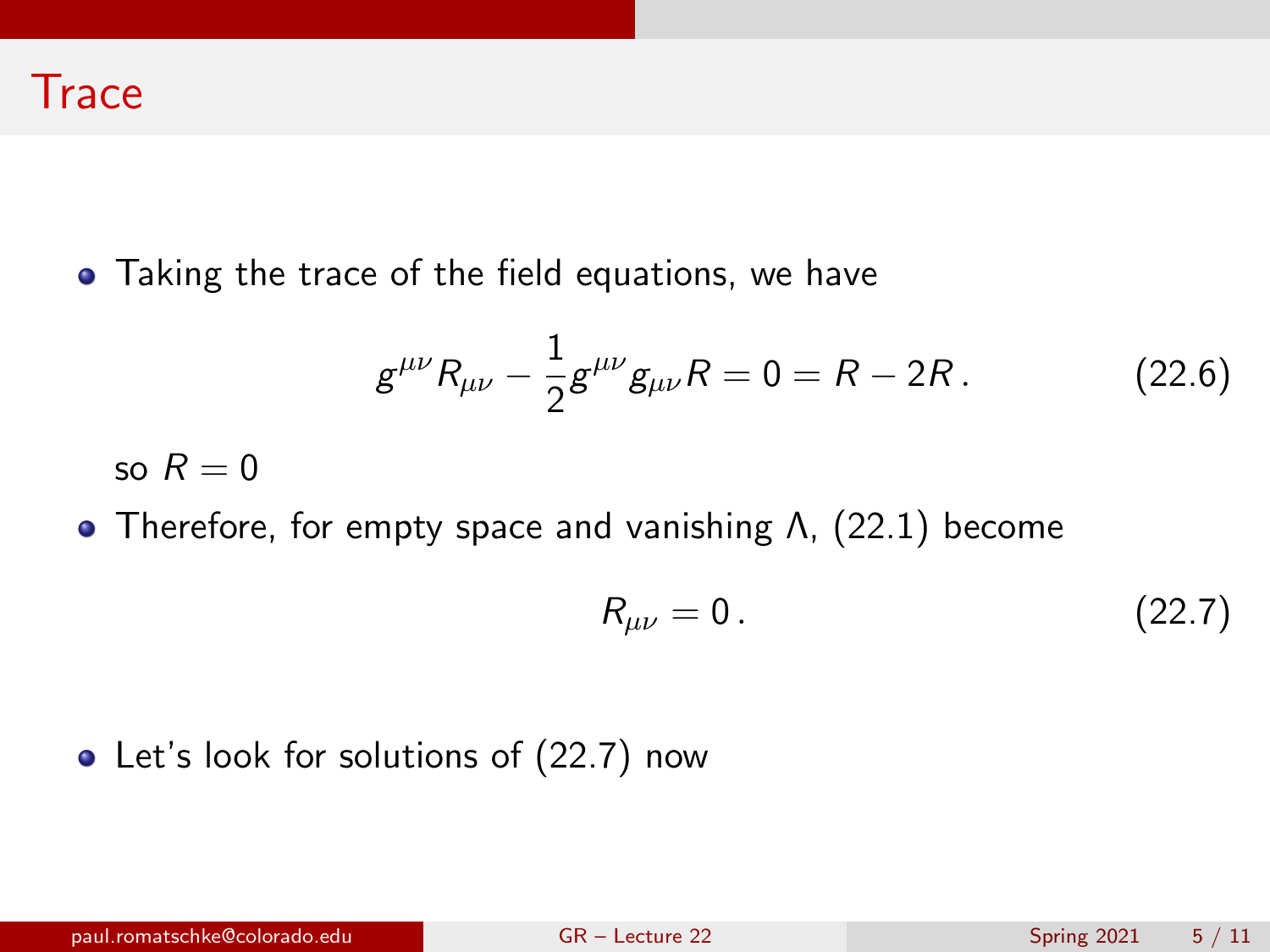- Eq. [\(22.7\)](#page-4-0) is still complicated non-linear PDE
- Let's simplify further by demanding symmetries
- For instance, we can look for static solutions, e.g.  $g_{\mu\nu} = g_{\mu\nu}(\vec{x})$
- In addition, we can look for *spherically symmetric* solutions, e.g.  $g_{\mu\nu} = g_{\mu\nu}(|\vec{x}|)$
- **•** For spherically symmetric problems, it is useful to employ spherical coordinates  $r, \theta, \phi$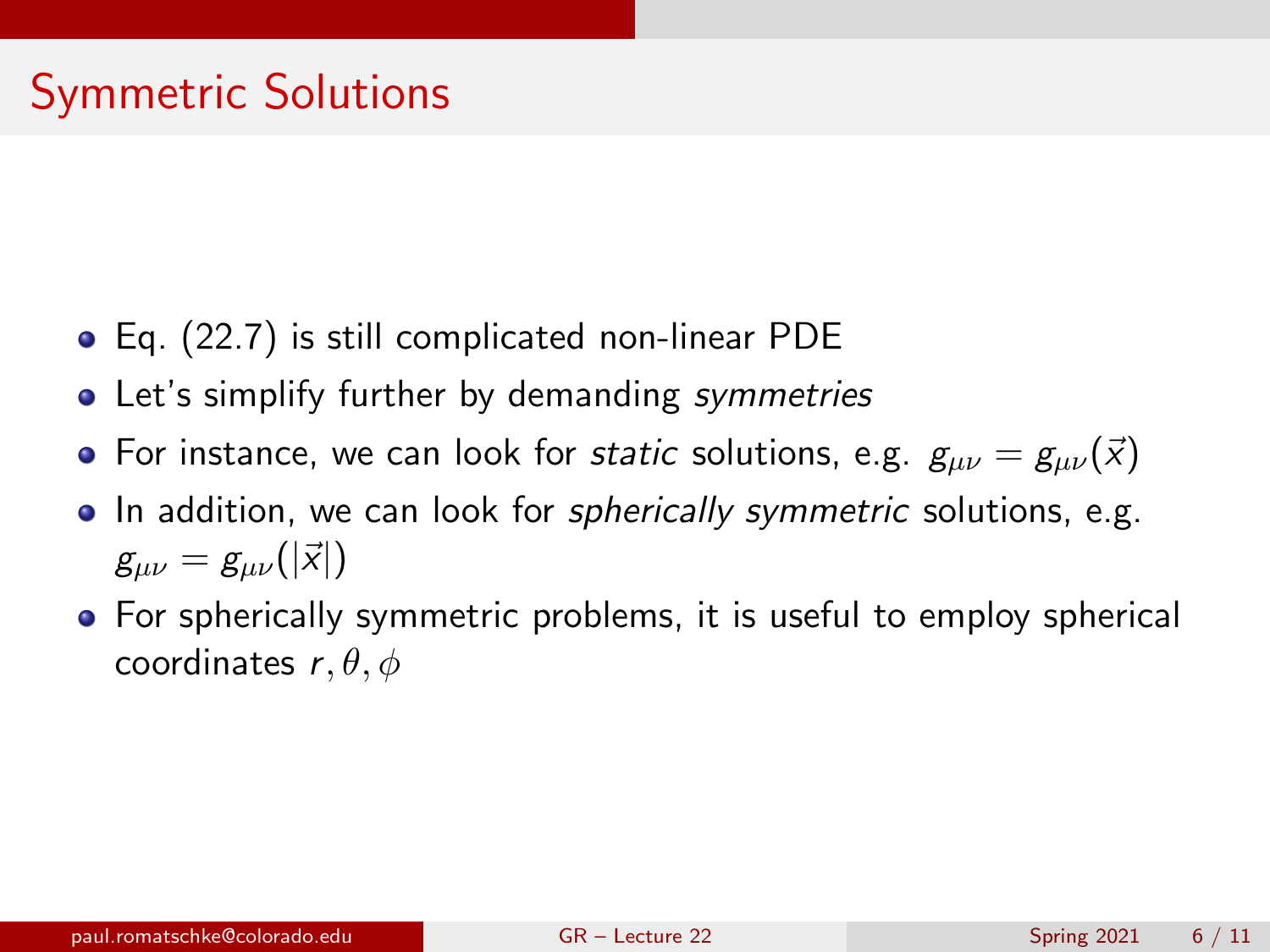- **•** For spherically symmetric problems, it is useful to employ spherical coordinates  $r, \theta, \phi$
- The Minkowski metric in spherical coordinates is

$$
g_{\mu\nu} = \text{diag}(-1, 1, r^2, r^2 \sin^2 \theta)
$$

The Minkowski line element in spherical coordinates thus is

$$
ds^{2} = dx^{\mu} dx^{\nu} g_{\mu\nu} = -dt^{2} + dr^{2} + r^{2} d\Omega^{2}, \qquad (22.8)
$$

where  $d\Omega^2=d\theta^2+\sin^2\theta d\phi^2$ 

Let's make an  ${\sf ansatz}$  for  $d{\sf s}^2$  for static  $\&$  spherically symmetric manifolds:

<span id="page-6-0"></span>
$$
ds^{2} = -A(r)dt^{2} + B(r)dr^{2} + r^{2}d\Omega^{2}. \qquad (22.9)
$$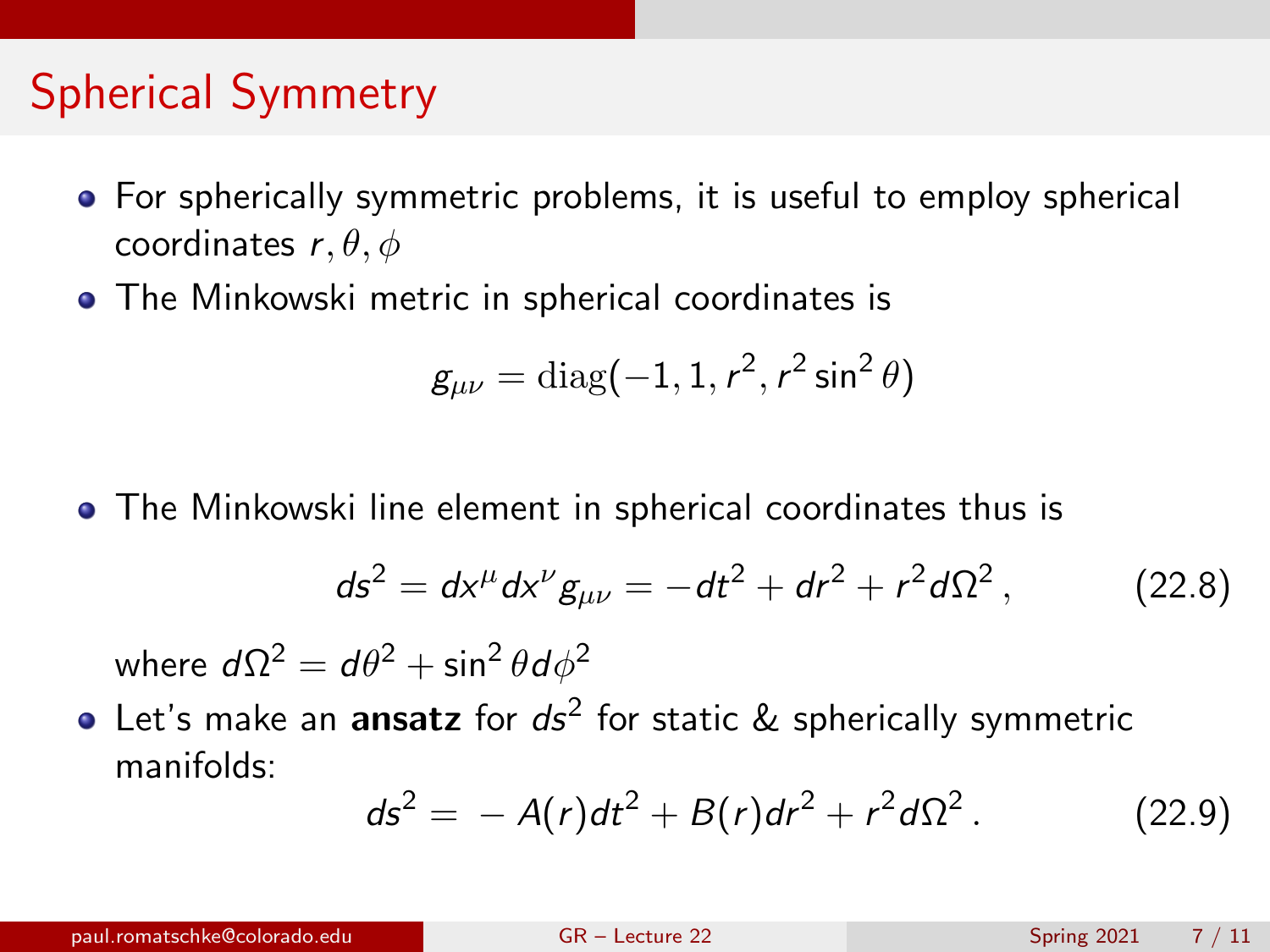• For our ansatz [\(22.9\)](#page-6-0), the metric tensor is

<span id="page-7-0"></span>
$$
g_{\mu\nu} = \left(\begin{array}{cccc} -A(r) & 0 & 0 & 0 \\ 0 & B(r) & 0 & 0 \\ 0 & 0 & r^2 & 0 \\ 0 & 0 & 0 & r^2 \sin^2\theta \end{array}\right).
$$
 (22.10)

- $\bullet$  Here A, B are unknown functions of the radius
- Let's try to see if our ansatz can be used to solve the field equations [\(22.7\)](#page-4-0)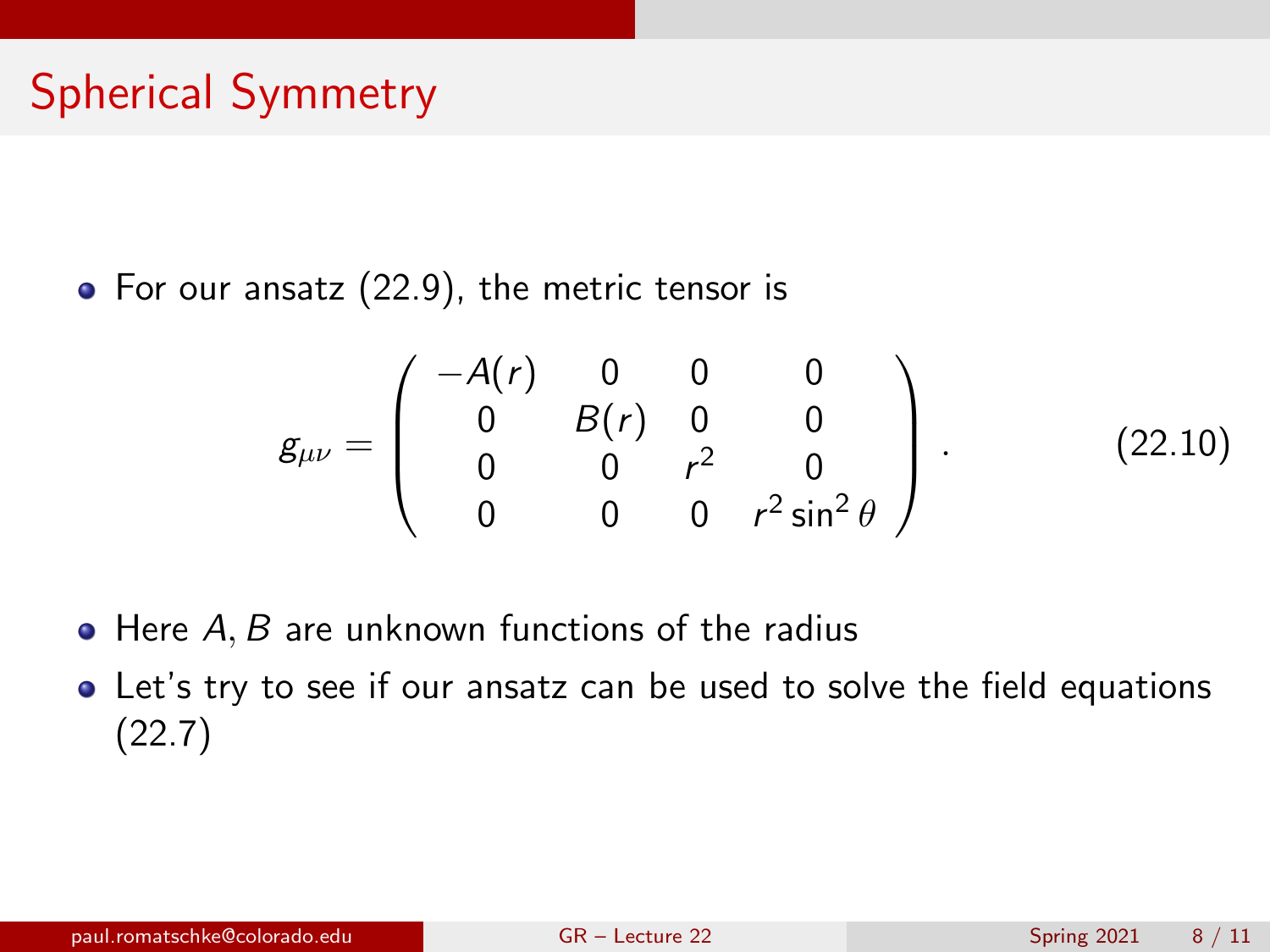- We need the Ricci tensor  $R_{\mu\nu}$  for the metric [\(22.10\)](#page-7-0)
- We use symbolic manipulation to calculate  $R_{\mu\nu}$  on the computer
- Using the explicit form of  $R_{\mu\nu}$  we find

<span id="page-8-0"></span>
$$
B(r)R_{00} + A(r)R_{11} = \frac{BA' + AB'}{rB} = 0, \qquad (22.11)
$$

where the rhs is a consequence of the field equations [\(22.7\)](#page-4-0) .

• The other two Einstein equations  $R_{22} = 0$  and  $R_{33} = 0$  lead to the same equation:

<span id="page-8-1"></span>
$$
2AB(B-1) - r(BA' - AB') = 0.
$$
 (22.12)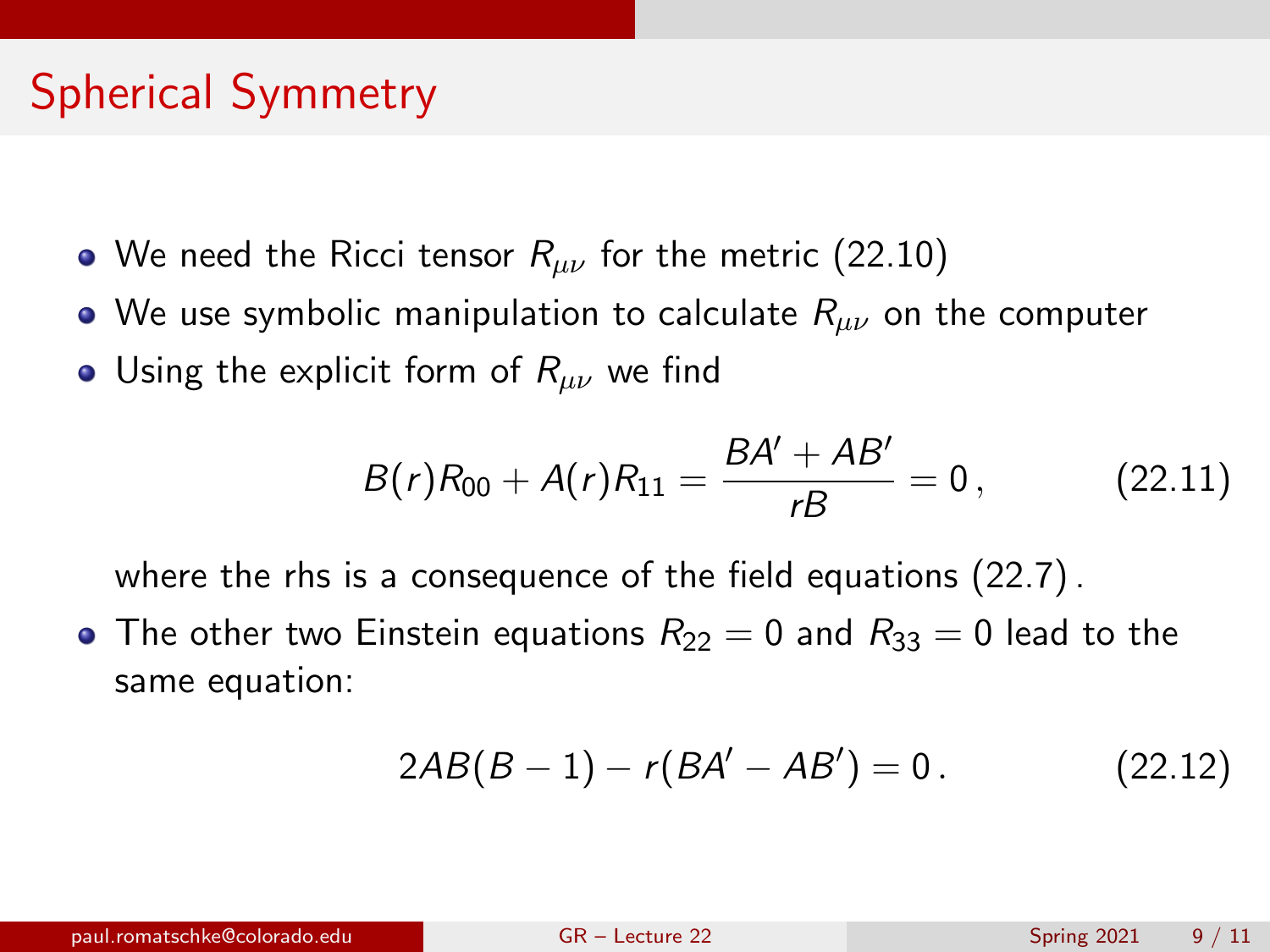We find that for the ansatz [\(22.9\)](#page-6-0), the combination [\(22.11\)](#page-8-0) is solved if

$$
BA' + AB' = 0
$$
 or  $B(r) = \frac{1}{A(r)}$  (22.13)

• Plugging this into [\(22.12\)](#page-8-1) leads to

$$
-1 + \frac{1}{A} - \frac{rA'}{A} = 0
$$
 (22.14)

**•** This is an ODE and it has the solution

$$
A(r) = 1 + \frac{\text{const}}{r} \,. \tag{22.15}
$$

We check explicity that this solution for  $A$  together with  $B=\frac{1}{A}$  $\frac{1}{\overline{A}}$  solves

$$
R_{\mu\nu}=0.\t\t(22.16)
$$